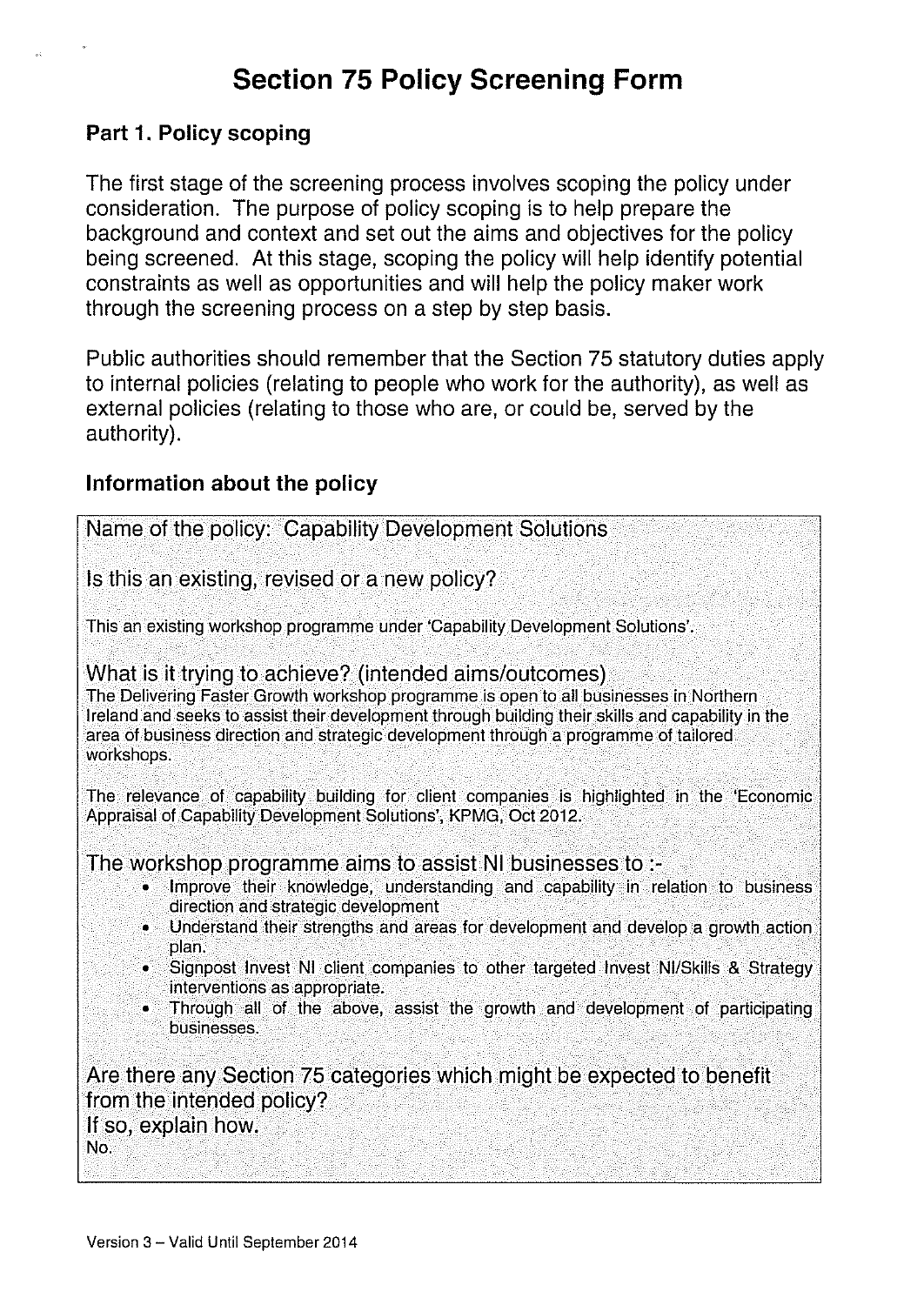Who initiated or wrote the policy? Regional Delivery & SME Support Team, Skills & Strategy

Who owns and who implements the policy? Regional Delivery & SME Support Team, Skills & Strategy

#### Implementation factors

Are there any factors which could contribute to/detract from the intended aim/outcome of the policy/decision?

If yes, are they



financial

legislative

other, please specify

## Main stakeholders affected

Who are the internal and external stakeholders (actual or potential) that the policy will impact upon?



staff



service users

other public sector organisations



voluntary/community/trade unions

other, please specify

## Other policies with a bearing on this policy

- what are they?
- who owns them?

### Available evidence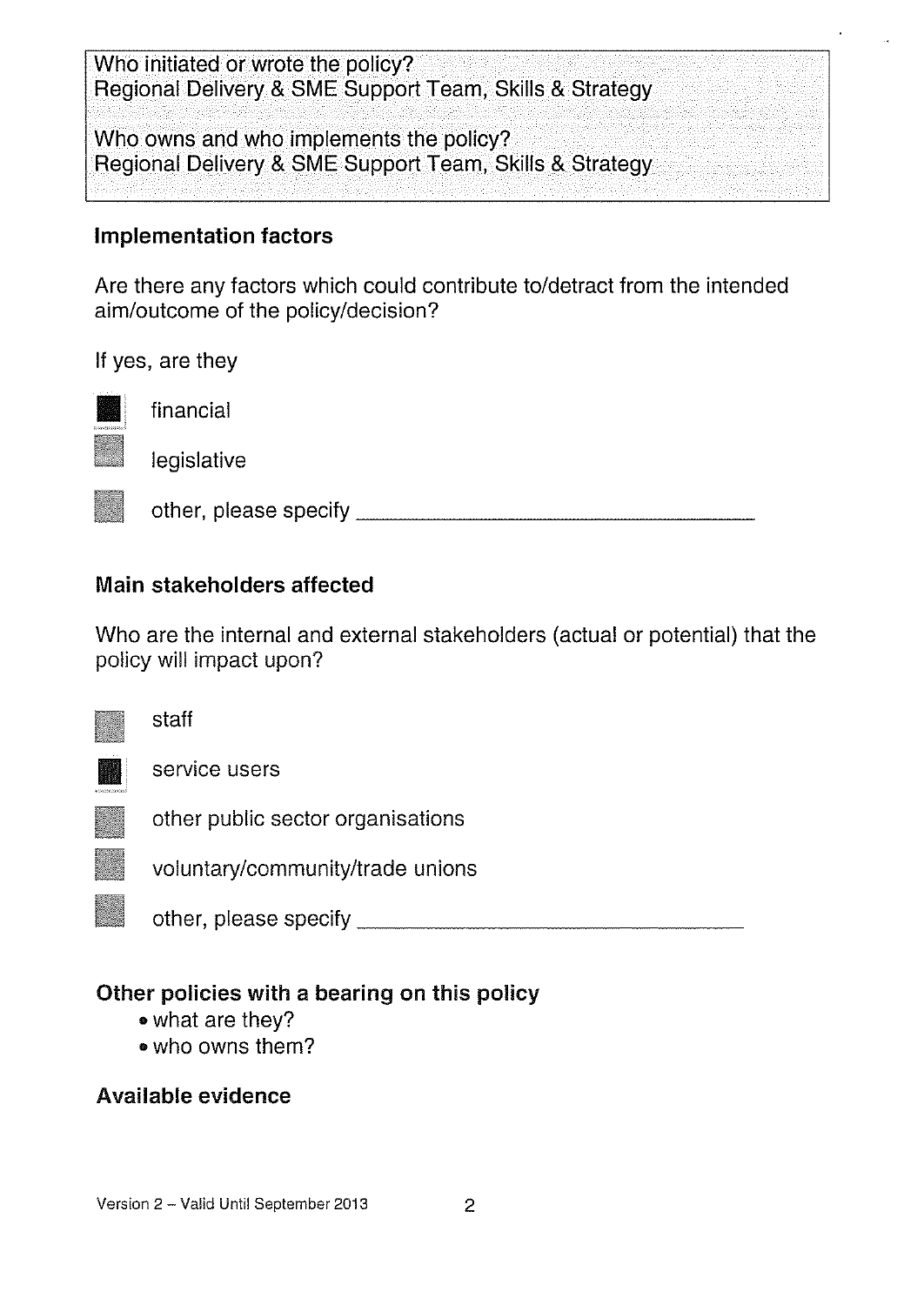Evidence to help inform the screening process may take many forms. Public authorities should ensure that their screening decision is informed by relevant data.

What evidence/information (both qualitative and quantitative) have you gathered to inform this policy? Specify details for each of the Section 75 categories.

| <b>Section 75</b><br>category                           | Details of evidence/information                                                                                                                                        |  |
|---------------------------------------------------------|------------------------------------------------------------------------------------------------------------------------------------------------------------------------|--|
| AI                                                      | Evidence taken from an Economic Appraisal undertaken by<br>KPMG (identifying skills gaps amongst Northern Ireland<br>companies) and approved at Invest NI Board level. |  |
| No adverse impact on Section 75 grounds has been found. |                                                                                                                                                                        |  |

## Needs, experiences and priorities

Taking into account the information referred to above, what are the different needs, experiences and priorities of each of the following categories, in relation to the particular policy/decision? Specify details for each of the Section 75 categories

| Section 75<br>category      | <b>Details of needs/experiences/priorities</b>                |  |
|-----------------------------|---------------------------------------------------------------|--|
| <b>Religious</b><br>belief  | No specific needs identified in relation to this<br>programme |  |
| <b>Political</b><br>opinion | No specific needs identified in relation to this<br>programme |  |
| Racial group                | No specific needs identified in relation to this<br>programme |  |
| Age                         | No specific needs identified in relation to this<br>programme |  |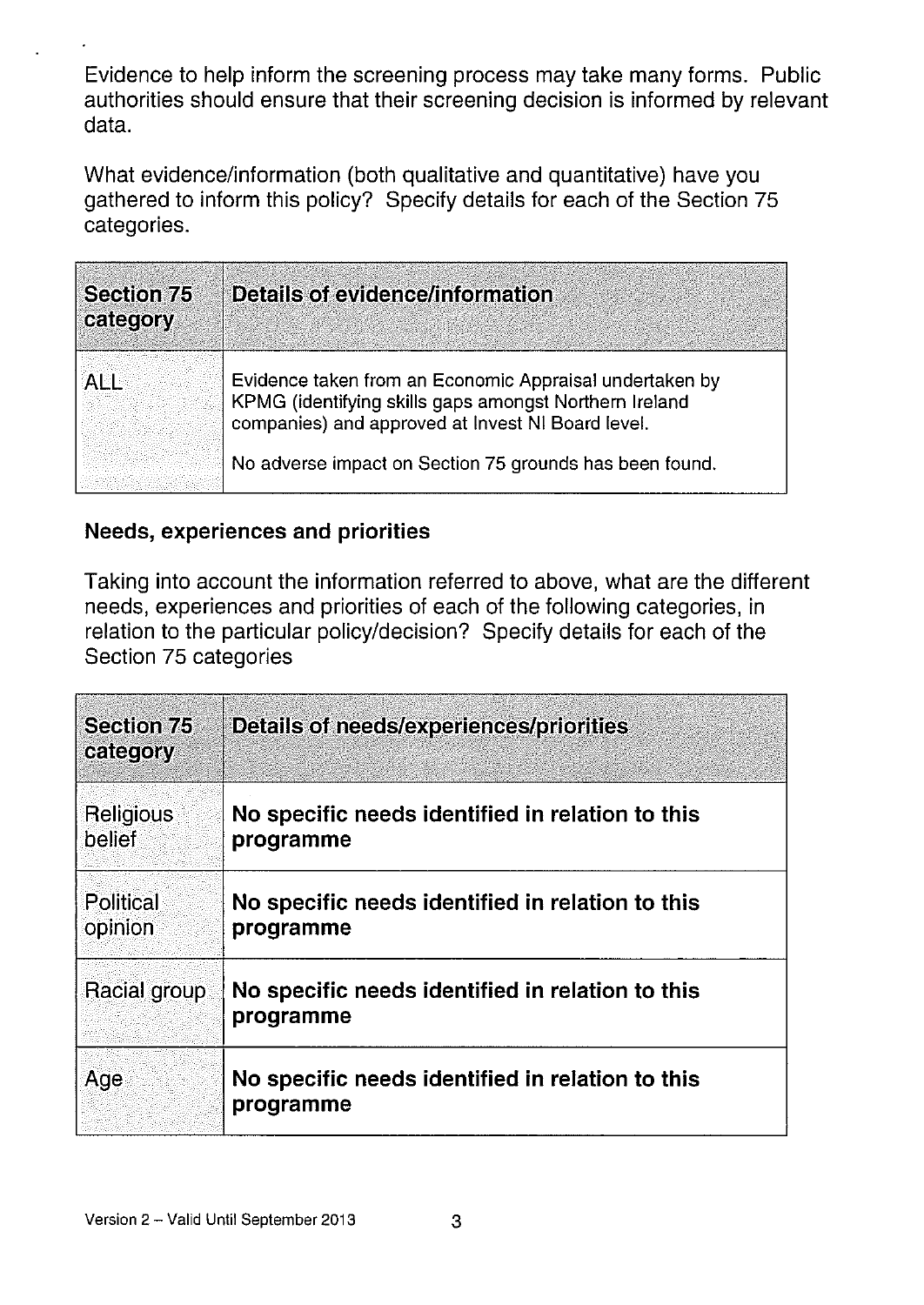| Marital status                | No specific needs identified in relation to this<br>programme                                                                                                                      |  |
|-------------------------------|------------------------------------------------------------------------------------------------------------------------------------------------------------------------------------|--|
| Sexual<br>orientation         | No specific needs identified in relation to this<br>programme                                                                                                                      |  |
| Men and<br>women<br>generally | No specific needs identified in relation to this<br>programme                                                                                                                      |  |
| <b>Disability</b>             | Information in alternative formats is available.<br>Workshop locations have disabled access and<br>facilities. Reasonable adjustments considered for<br>those availing of support. |  |
| Dependants                    | No specific needs identified in relation to this<br>programme                                                                                                                      |  |

### Part 2. Screening questions

#### Introduction

In making a decision as to whether or not there is a need to carry out an equality impact assessment, the public authority should consider its answers to the questions 1-4 which are given on pages 66-68 of this Guide.

If the public authority's conclusion is none in respect of all of the Section 75 equality of opportunity and/or good relations categories, then the public authority may decide to screen the policy out. If a policy is 'screened out' as having no relevance to equality of opportunity or good relations, a public authority should give details of the reasons for the decision taken.

If the public authority's conclusion is **major** in respect of one or more of the Section 75 equality of opportunity and/or good relations categories, then consideration should be given to subjecting the policy to the equality impact assessment procedure.

If the public authority's conclusion is minor in respect of one or more of the Section 75 equality categories and/or good relations categories, then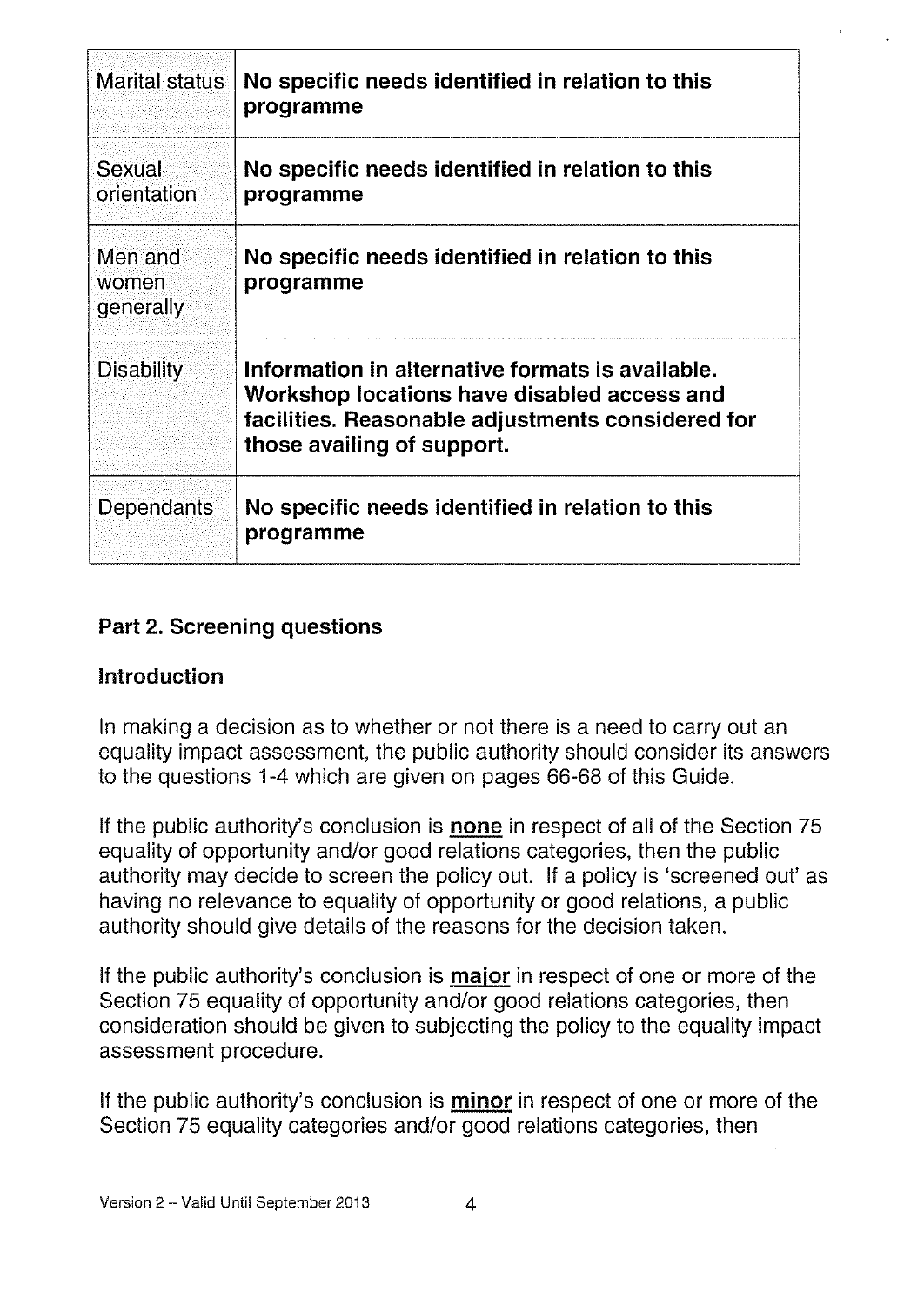consideration should still be given to proceeding with an equality impact assessment, or to:

- measures to mitigate the adverse impact; or
- the introduction of an alternative policy to better promote equality of opportunity and/or good relations.

## In favour of a 'major' impact

- a) The policy is significant in terms of its strategic importance;
- b) Potential equality impacts are unknown, because, for example, there is insufficient data upon which to make an assessment or because they are complex, and it would be appropriate to conduct an equality impact assessment in order to better assess them;
- c) Potential equality and/or good relations impacts are likely to be adverse or are likely to be experienced disproportionately by groups of people including those who are marginalised or disadvantaged;
- d) Further assessment offers a valuable way to examine the evidence and develop recommendations in respect of a policy about which there are concerns amongst affected individuals and representative groups, for example in respect of multiple identities;
- e) The policy is likely to be challenged by way of judicial review;
- f) The policy is significant in terms of expenditure.

### In favour of 'minor' impact

- a) The policy is not unlawfully discriminatory and any residual potential impacts on people are judged to be negligible;
- b) The policy, or certain proposals within it, are potentially unlawfully discriminatory, but this possibility can readily and easily be eliminated by making appropriate changes to the policy or by adopting appropriate mitigating measures;
- c) Any asymmetrical equality impacts caused by the policy are intentional because they are specifically designed to promote equality of opportunity for particular groups of disadvantaged people;
- d) By amending the policy there are better opportunities to better promote equality of opportunity and/or good relations.

### In favour of none

a) The policy has no relevance to equality of opportunity or good relations.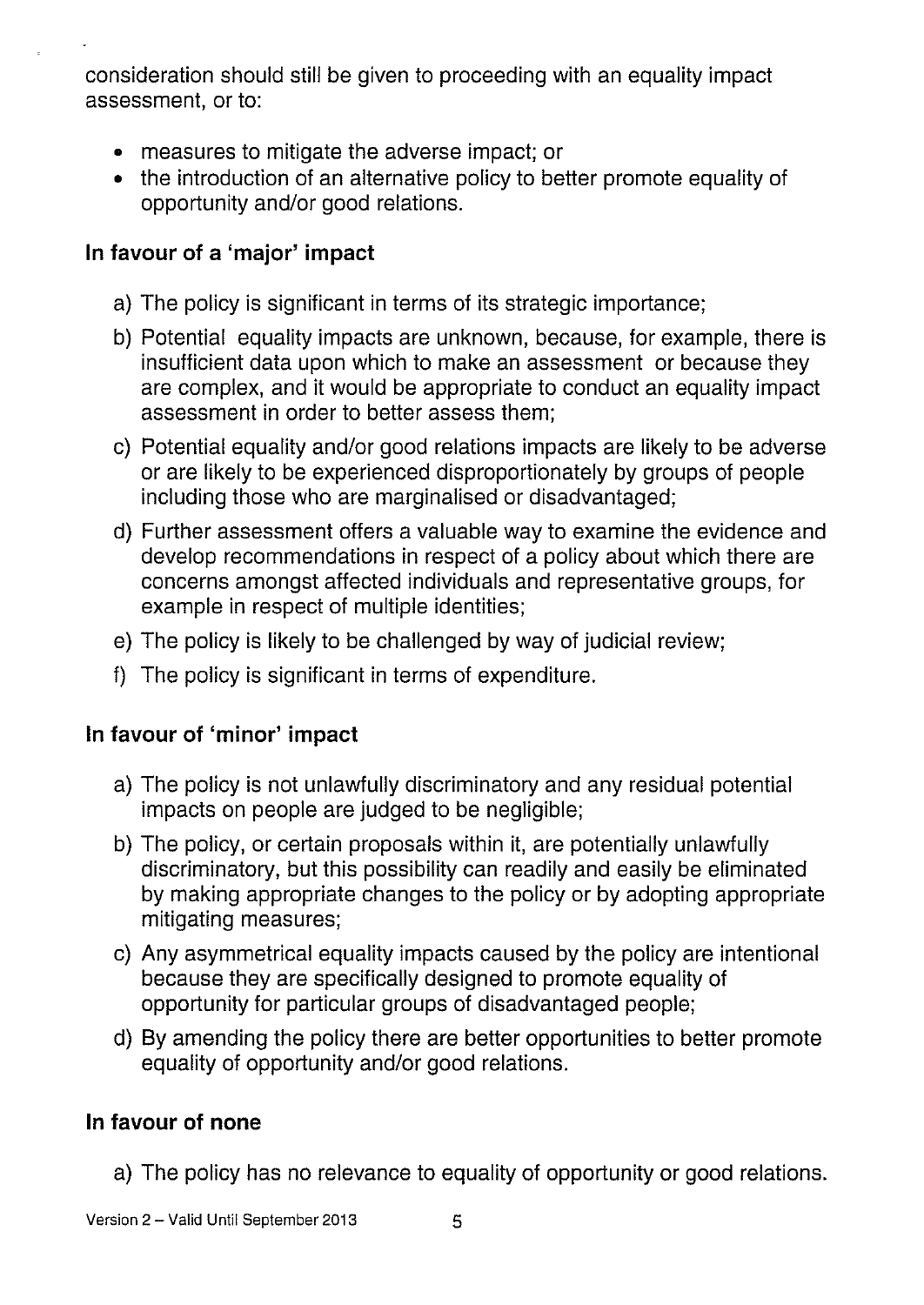b) The policy is purely technical in nature and will have no bearing in terms of its likely impact on equality of opportunity or good relations for people within the equality and good relations categories.

Taking into account the evidence presented above, consider and comment on the likely impact on equality of opportunity and good relations for those affected by this policy, in any way, for each of the equality and good relations categories, by applying the screening questions given overleaf and indicate the level of impact on the group i.e. minor, major or none.

#### Screening questions

| 1 What is the likely impact on equality of opportunity for those affected<br>by this policy, for each of the Section 75 equality categories?<br>minor/major/none |                          |                                                                                                           |  |
|------------------------------------------------------------------------------------------------------------------------------------------------------------------|--------------------------|-----------------------------------------------------------------------------------------------------------|--|
| Section 75<br>category                                                                                                                                           | Details of policy impact | Level of impact?<br>minor/major/none                                                                      |  |
| <b>ALL</b>                                                                                                                                                       | <b>None</b>              |                                                                                                           |  |
| Are there opportunities to better promote equality of opportunity for<br>$\bf{2}$<br>people within the Section 75 equalities categories?                         |                          |                                                                                                           |  |
| Section 75<br>category                                                                                                                                           | If Yes, provide details  | If No, provide reasons                                                                                    |  |
| ALL.                                                                                                                                                             |                          | This workshop<br>programme is aimed at<br>providing business<br>support to Invest NI client<br>companies. |  |

#### 3 To what extent is the policy likely to impact on good relations between people of different religious belief, political opinion or racial group? minor/major/none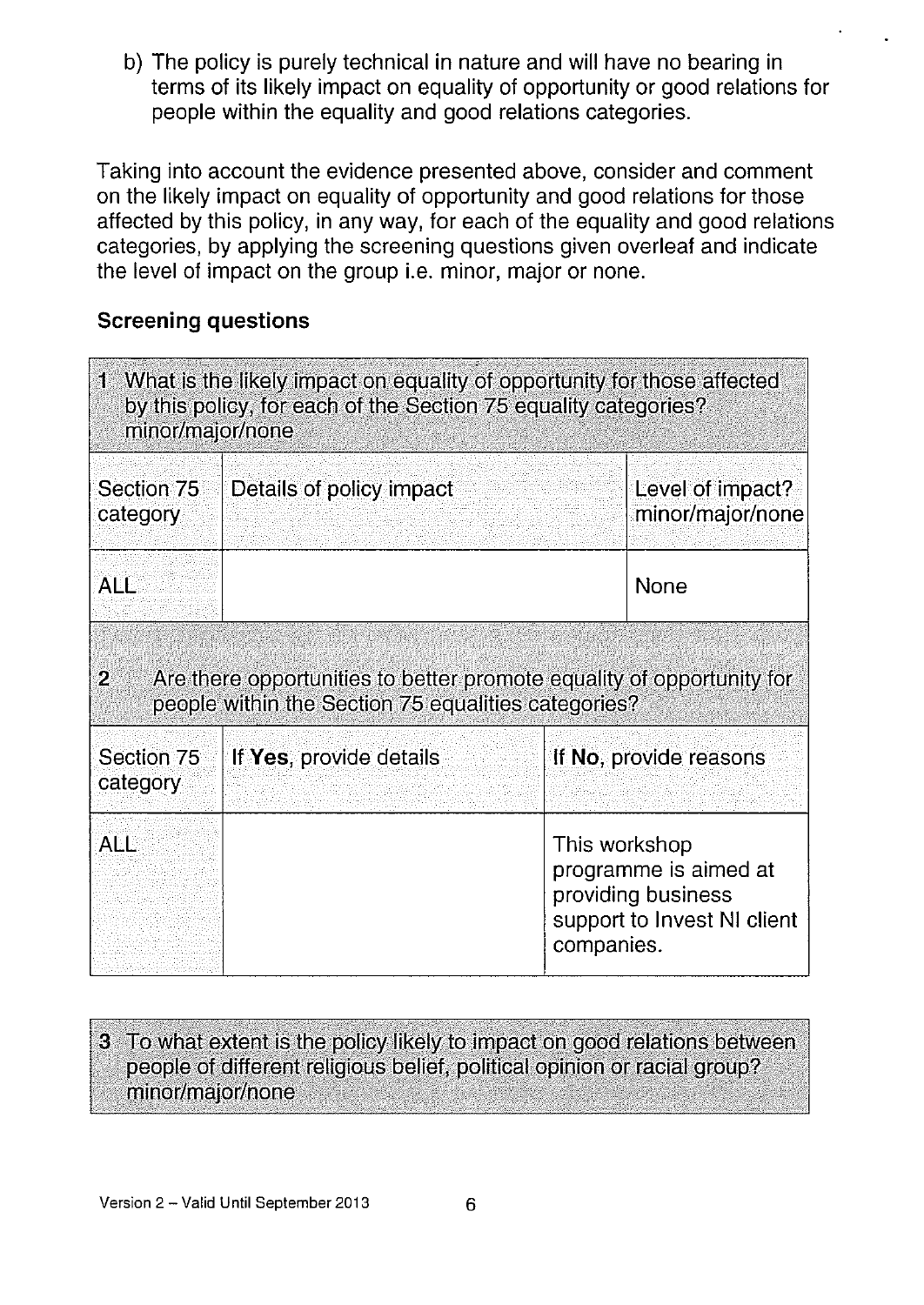| Good<br>relations<br>category | Details of policy impact | Level of impact<br>minor/major/none |
|-------------------------------|--------------------------|-------------------------------------|
| <b>Religious</b><br>belief    |                          | <b>None</b>                         |
| Political<br>opinion          |                          | <b>None</b>                         |
| Racial<br>group               |                          | <b>None</b>                         |

| 4 Are there opportunities to better promote good relations between<br>people of different religious belief, political opinion or racial group? |                         |                                                                                                                                             |
|------------------------------------------------------------------------------------------------------------------------------------------------|-------------------------|---------------------------------------------------------------------------------------------------------------------------------------------|
| Good<br>relations<br>category                                                                                                                  | If Yes, provide details | If No, provide reasons                                                                                                                      |
| Religious<br>belief                                                                                                                            |                         | This workshop is aimed<br>at providing business<br>support and therefore<br>there is no opportunity to<br>better promote good<br>relations. |
| <b>Political</b><br>opinion                                                                                                                    |                         | This workshop is aimed<br>at providing business<br>support and therefore<br>there is no opportunity to<br>better promote good<br>relations. |
| Racial<br>group                                                                                                                                |                         | This workshop is aimed<br>at providing business<br>support and therefore<br>there is no opportunity to                                      |

 $\omega$ 

 $\ddot{\phantom{0}}$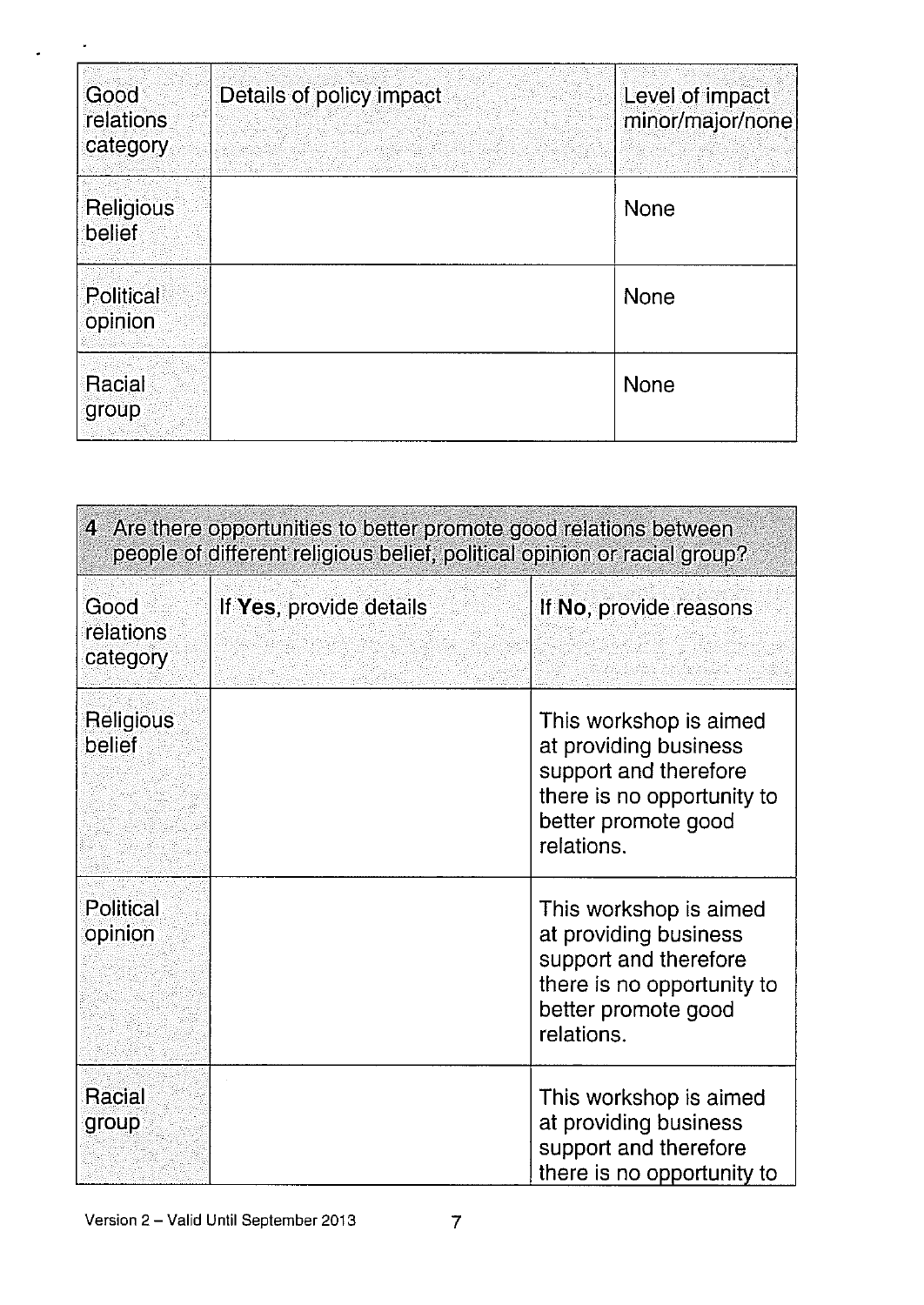| better promote good<br>relations. |  |
|-----------------------------------|--|
|                                   |  |

### Additional considerations

#### Multiple identity

Generally speaking, people can fall into more than one Section 75 category. Taking this into consideration, are there any potential impacts of the policy/decision on people with multiple identities? (For example; disabled minority ethnic people; disabled women; young Protestant men; and young lesbians, gay and bisexual people).

Provide details of data on the impact of the policy on people with multiple identities. Specify relevant Section 75 categories concerned.

EEEEEEEE:EEEEzEE:EEizE

#### Part 3. Screening decision

If the decision is not to conduct an equality impact assessment, please provide details of the reasons.

This workshop is not felt to require mitigation at this time, however, we will continue to monitor the workshop.

If the decision is not to conduct an equality impact assessment the public authority should consider if the policy should be mitigated or an alternative policy be introduced.

This workshop is not felt to require mitigation at this time, however, we will continue to monitor the workshop.

If the decision is to subject the policy to an equality impact assessment, please provide details of the reasons.

N/A

All public authorities' equality schemes must state the authority's arrangements for assessing and consulting on the likely impact of policies adopted or proposed to be adopted by the authority on the promotion of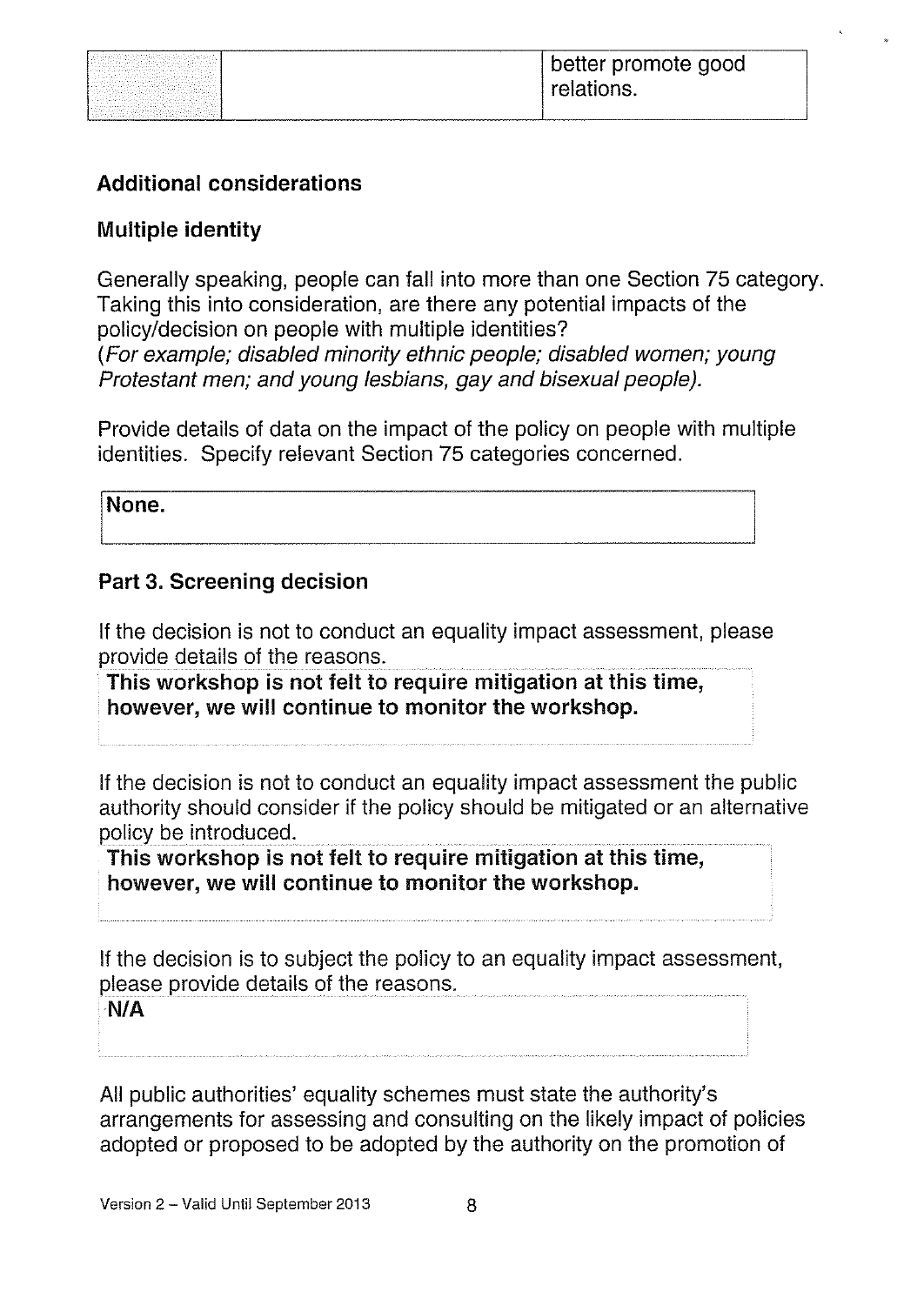equality of opportunity. The Commission recommends screening and equality impact assessment as the tools to be utilised for such assessments. Further advice on equality impact assessment may be found in a separate Commission publication: Practical Guidance on Equality Impact Assessment.

### Mitigation

When the public authority concludes that the likely impact is 'minor' and an equality impact assessment is not to be conducted, the public authority may consider mitigation to lessen the severity of any equality impact, or the introduction of an alternative policy to better promote equality of opportunity or good relations.

Can the policy/decision be amended or changed or an alternative policy introduced to better promote equality of opportunity and/or good relations?

If so, give the reasons to support your decision, together with the proposed changes/amendments or alternative policy.

N/A

## Timetabling and prioritising

Factors to be considered in timetabling and prioritising policies for equality impact assessment.

If the policy has been 'screened in' for equality impact assessment, then please answer the following questions to determine its priority for timetabling the equality impact assessment.

On a scale of 1-3, with <sup>1</sup> being the lowest priority and 3 being the highest, assess the policy in terms of its priority for equality impact assessment.

| <b>Priority criterion</b>                            | <b>Rating</b><br>$(1-3)$ |
|------------------------------------------------------|--------------------------|
| Effect on equality of opportunity and good relations |                          |
| Social need                                          |                          |
| Effect on people's daily lives                       |                          |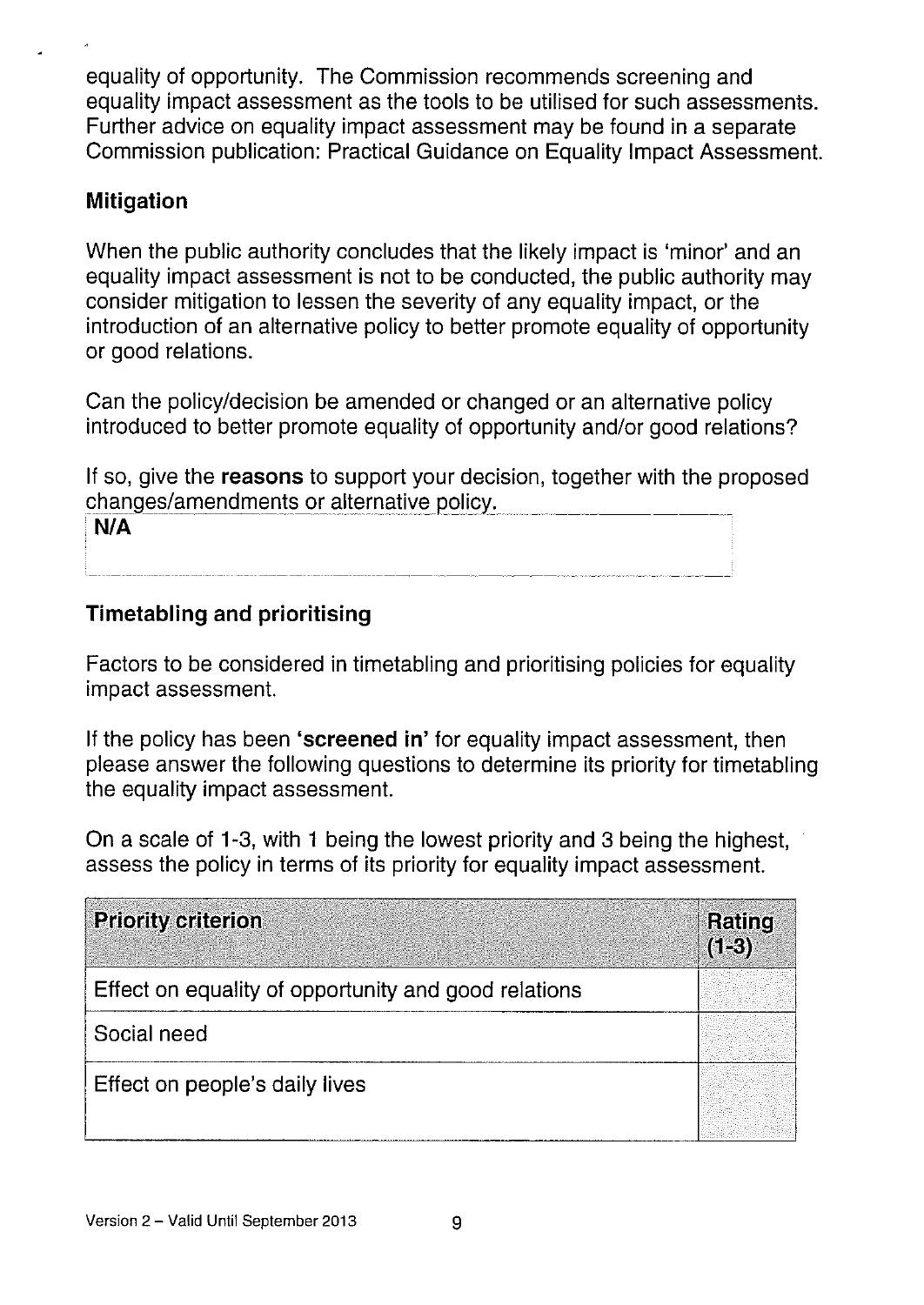Relevance to a public authority's functions

Note: The Total Rating Score should be used to prioritise the policy in rank order with other policies screened in for equality impact assessment. This list of priorities will assist the public authority in timetabling. Details of the Public Authority's Equality Impact Assessment Timetable should be included in the quarterly Screening Report.

Is the policy affected by timetables established by other relevant public authorities?

If yes, please provide details

| <b>N/A</b> |
|------------|
|            |
|            |
|            |

#### Part 4. Monitoring

Public authorities should consider the guidance contained in the Commission's Monitoring Guidance for Use by Public Authorities (July 2007).

The Commission recommends that where the policy has been amended or an alternative policy introduced, the public authority should monitor more broadly than for adverse impact (See Benefits, P.9-10, paras  $2.13 - 2.20$  of the Monitoring Guidance).

Effective monitoring will help the public authority identify any future adverse impact arising from the policy which may lead the public authority to conduct an equality impact assessment, as well as help with future planning and policy development.

#### Part 5 - Approval and authorisation

| Screened by:        | <b>Position/Job Title</b>            | <b>Date</b>            |
|---------------------|--------------------------------------|------------------------|
| aubuce              | <b>Business Adviser</b>              | O7<br>December<br>2015 |
| <b>Approved by:</b> |                                      |                        |
| I D-S-              | <b>Head of Business</b><br>Solutions | 07<br>December<br>2015 |